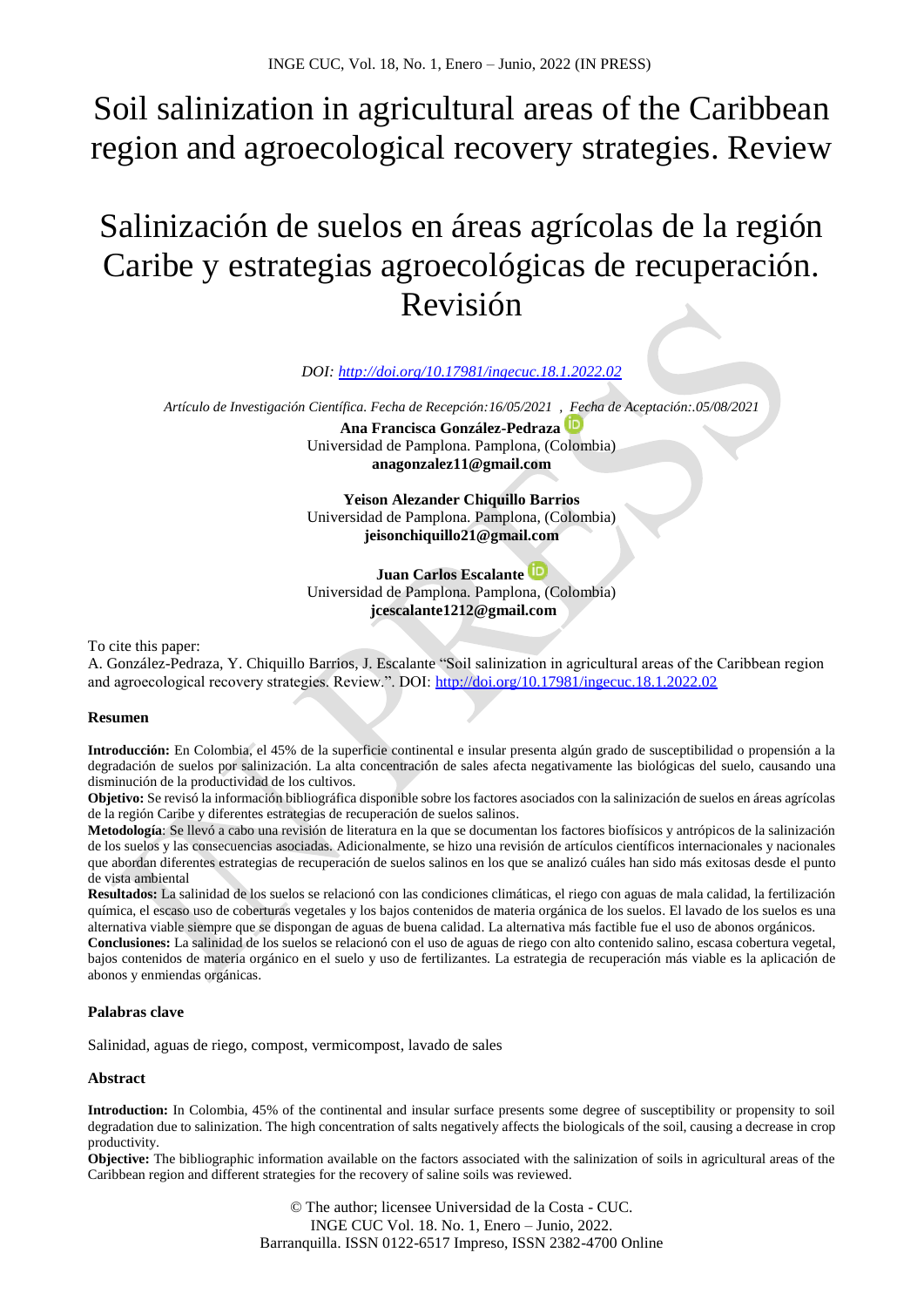**Method:** A literature review was carried out in which the biophysical and anthropic factors of the salinization of soils and the associated consequences are documented. Additionally, a review was made of international and national scientific articles that address different strategies for the recovery of saline soils in which it was analyzed which ones have been more successful from the environmental point of view.

**Results:** The salinity of the soils was related to the climatic conditions, irrigation with poor quality water, chemical fertilization, the scarce use of vegetal covers and the low contents of organic matter in the soils. Soil washing is a viable alternative if good quality water is available. The most feasible alternative was the use of organic fertilizers

**Conclusions:** The salinity of the soils was related to the use of irrigation water with high saline content, little plant cover, low content of organic matter in the soil and the use of fertilizers. The most viable recovery strategy is the application of organic fertilizers and amendments.

#### **Key Words:**

Salinity, irrigation water, compost, vermicompost, salt washing

#### **I. INTRODUCTION**

In Colombia, 45% (51,270,290 ha) of the continental and insular surface presents some degree of susceptibility or propensity to soil degradation due to salinization, being La Guajira the department with the largest extension of its territory (90%) with some degree of degradation due to accumulation of salts, followed by the departments of Atlántico, Magdalena, Cesar, and Valle del Cauca [1].

Physiographically, the coastline of the department of Magdalena is divided into two large provinces: the region of the external delta of the Magdalena River in the western part (Parque Nacional Natural Isla de Salamanca-PNNIS) and the mountainous coasts to the east, where the Sierra Nevada de Santa Marta (SNSM). The coastal climate is considered warm, most of which is classified as semi-arid and includes halophytic (mangrove) and xerophytic (cactus and thorny shrubs) vegetation on the island of Salamanca and around Santa Marta. More dense forests with a more humid climate are to the east [2].

The natural vegetation has been highly modified by subsistence agriculture, agribusiness, and the construction of tourist complexes. Agricultural development focuses on the cultivation of bananas for export and domestic agribusiness. Livestock production is one of the most important lines and is based on goat, sheep, horse, and bovine livestock. On the other hand, the peasant economy is made up of commercial and subsistence agriculture; that is, a part to sell and another for family support, highlighting miscellaneous crops of cassava, banana, corn, sorghum, coconut, yam, vegetables, and fruit trees such as orange, papaya, medlar, lemon, tangerine, sapote, suckling pig, plums, and mango, among the most representative; spreading along the entire coast [2]-[3].

The natural ecosystems of the Caribbean region have suffered irreversible changes in their original structure due to human activities. The ecosystems of the departments of Atlántico and Cesar have undergone a transformation of over 80%, while the livestock departments of Córdoba, Magdalena and Sucre have an ecosystem transformation of over 70%, while Guajira shows the least ecosystem alteration [4].

One of the major problems that are evident in coastal agricultural areas is the salinization of soils, these problems are induced or produced using saline waters that are used for irrigation, marine intrusion, surface rise of the subsoil salts and the use of chemical fertilizers [5].

In Colombia, IDEAM developed a map of susceptibility to soil degradation due to salinization at a scale of 1: 100,000. According to the information, 45% of the continental and insular surface of the country presents some degree of susceptibility or propensity to soil degradation due to salinization. 2.4% of this percentage show very severe and severe degradation; 7.8% with moderate degree and 2.1% with slight degradation by salts. 42% of the Caribbean hydrographic area presents processes of degradation of soils due to salinization, of which 6.6% are severe and very severe; next is the Magdalena-Cauca hydrographic area with 30.7%, severity is 6.7%; to a lesser extent is the Pacific hydrographic (11.8%, with a severity of 2.4%). When analyzing by departments, Magdalena, Atlántico, Cesar, and La Guajira present the highest percentage of soils with very high degradation due to salinization [1].

The effects of excessive salinity indicate a reduction in crop yield; the growth stage directly influences salt tolerance; that is, the more developed the plant is, the more tolerant it is to salts; most fruit trees are more sensitive to salts than vegetable and forage crops [6].

Salinity generates a negative socioeconomic impact due to the reduction of the productivity of crops in saline lands, leading to poverty due to loss of income, farmers abandon their lands and migrate from rural to urban areas, which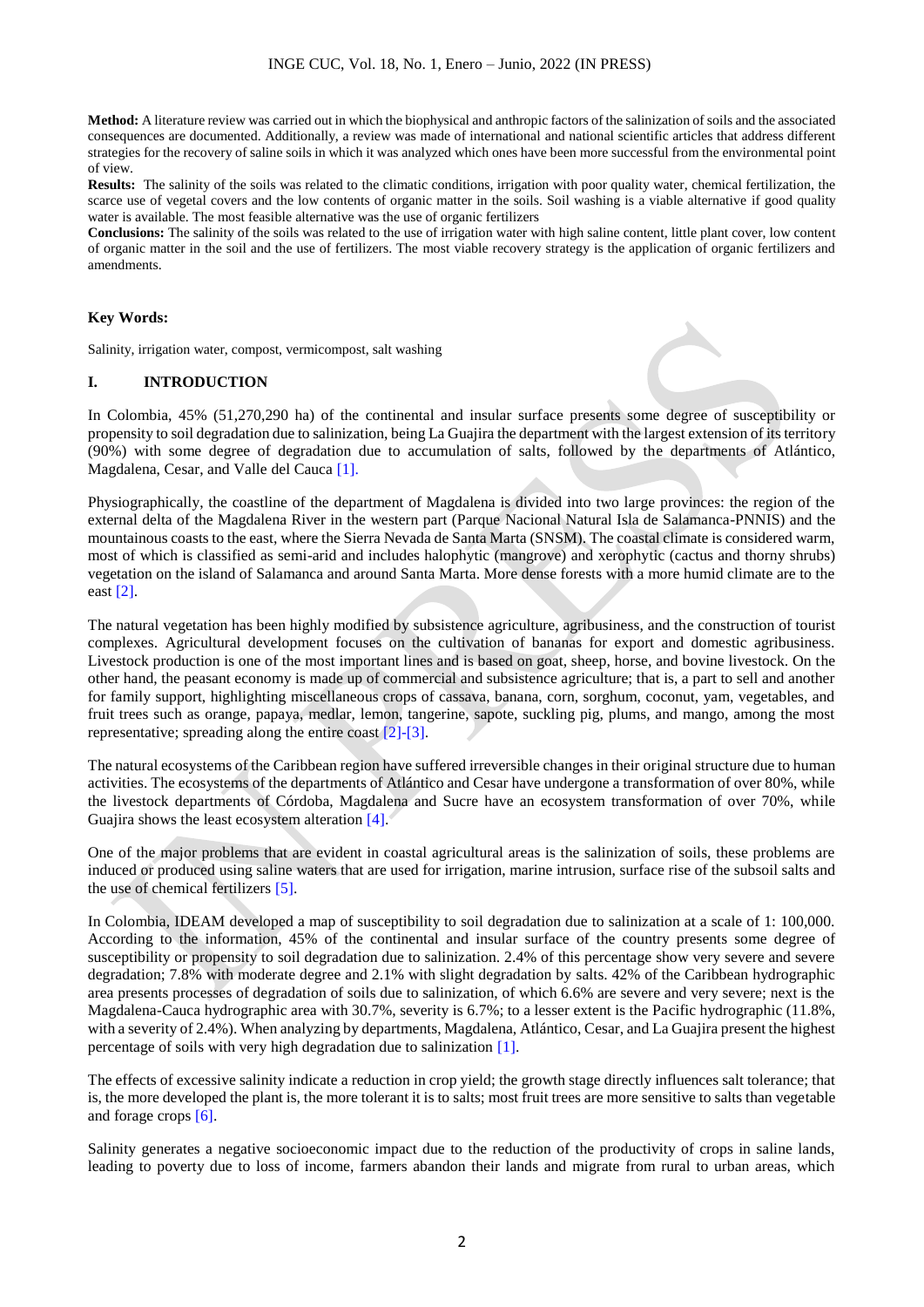generates unemployment, high costs for soil recovery, where possible, loss of good quality soil (organic matter and nutrients) requires more inputs, such as fertilizers, which generates greater financial pressure on farmers [7].

From an environmental point of view, fragmentation of the ecosystem occurs, poor growth and poor vegetation cover lead to greater soil degradation (erosion), increased particulate matter (dust), sand invades productive areas, storage capacity of water reservoirs is reduced due to eroded soil material, contamination of groundwater with high levels of salts occurs [8].

One of the causes that are accentuating the problems of salinity of the soils in these areas has been the use of inappropriate agricultural production techniques [9]. The high concentration of salts negatively affects the physical and chemical properties and microbial activity of the soil, causing a decrease in soil productivity. There is also a decrease in the growth of the vegetation due to the toxicity of the salts, resulting in a lower entry of carbon (C) in these soils [10].

The physical, chemical, and biological deterioration of the soil do to of the salinization of coastal agricultural areas at the national level leads to a decrease in their productivity and consequently to food production, thus threatening food security and reducing livelihoods of the populations that are in coastal areas and that depend on it as another means of subsistence [4].

Among the recovery strategies for saline soils is the addition of organic fertilizers, the use of chemical amendments of highly soluble calcium salts, the washing of soluble salts with low salinity waters, the construction of drainage works contributes to the rehabilitation of the soil, reincorporation of native perennial species in agricultural systems, revegetation with halophytic species inoculated with symbiotic organisms, and phytoremediation [11].

In accordance with the salt problems present in different regions of Colombia, especially in departments such as Magdalena, the objective of this work was to review scientific articles related to the biophysical and anthropic factors responsible for the salinization of agricultural soils in coastal areas, as well as a comparative analysis of the recovery strategies for saline soils to specify which ones have been the most successful from the environmental point of view.

# **METHODOLOGY**

An extensive bibliographic review of scientific articles, books, book chapters of the last 10 years published in national and international indexed scientific journals was carried out. For this, bibliographic sources available in electronic databases were used such as: Science Direct, Springer Link, Scopus, Multilegis, Ambientalex, Mc Graw Hill, Pearson, Web of Science, among others. The most relevant scientific articles, books, institutional documents directly related to recovery strategies such as irrigation and hedge management available on Google, Web of Science, were also reviewed and selected, etc.

The articles were classified and selected based on the topic addressed. To analyze the situation of salinization of soils in the Caribbean region, studies that reported data on soil use, pH, electrical conductivity, organic matter were considered, where salinization problems especially associated with agricultural activities were evidenced. Additionally, a review of strategies for the recovery of degraded soils due to salinity was made for agricultural soils. The information was organized in a table considering the type of strategy used, country in which it was implemented, type of experimentation (laboratory, field, or greenhouse) and reference consulted. Strategies such as use of irrigation, drainage, coverage management, plant breeding, use of microorganisms, application of chemical and organic amendments, among others, were reviewed, analyzed, and compared. A distribution was made of the types of studies carried out at the laboratory, greenhouse, field, or review level between the years 2010-2020. Finally, a comparison and analysis of the potentialities and limitations of each strategy was made to identify the most successful and feasible to implement at the field level.

# **RESULTADOS Y DISCUSIÓN**

Table 1 shows some of the results of works that have been carried out in agricultural areas of the Caribbean region, including the Magdalena, Atlántico, and Guajira departments. The type of soil use, pH and electrical conductivity, responsible factor and consequences of soil salinization can be seen in the table.

|  |  | Table 1. Investigations carried out in the department of Magdalena with soils degraded by salts. |  |
|--|--|--------------------------------------------------------------------------------------------------|--|
|  |  |                                                                                                  |  |

| Area or<br>region | <b>Land use</b>                |               | pH   | EC<br>$dS \, \text{m}^{-1}$ | Responsible<br>factor                    | Consequence                                                    | <b>Source</b> |
|-------------------|--------------------------------|---------------|------|-----------------------------|------------------------------------------|----------------------------------------------------------------|---------------|
|                   | Forest                         |               | 8.03 | 0.56                        | Agricultural use<br>under                |                                                                |               |
| Santa Marta,      | Agricultural<br><b>Systems</b> | Mango         | 8.15 | 1.02                        | conventional<br>intensive<br>management, | Salinization,<br>decrease in<br>organic carbon,<br>compaction. | $[12]$        |
| Magdalena         |                                | Green manures | 8.26 | 1,11                        |                                          |                                                                |               |
|                   |                                | Vegetables    | 7.90 | 0,42                        | irrigation, and                          |                                                                |               |
|                   | Green areas                    |               | 7.99 | 0.48                        | fertilization for                        |                                                                |               |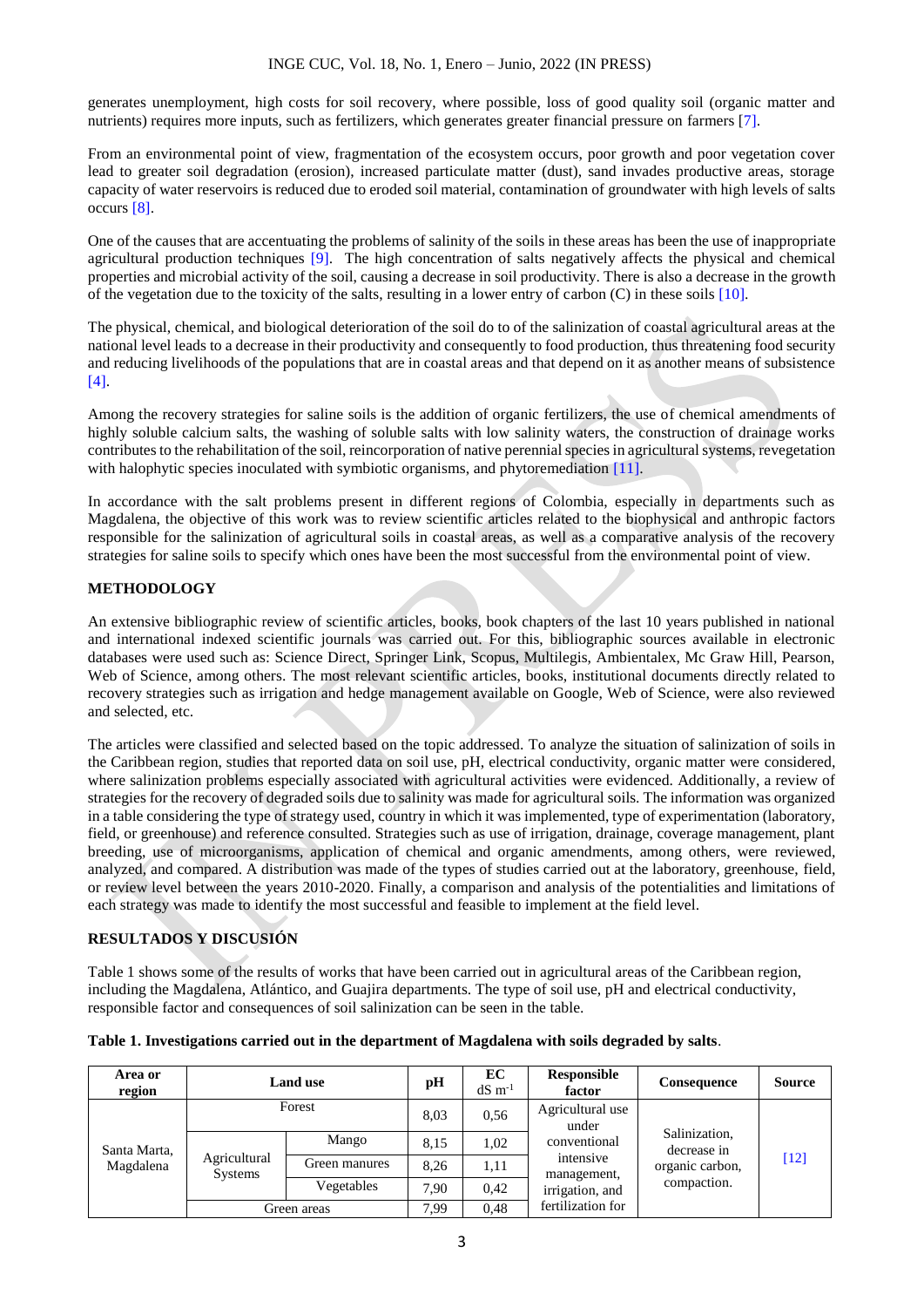|                             |                                                                                         |              |                                           |             | more than 25                                                                         |                                                                                                                                             |                  |                                       |        |
|-----------------------------|-----------------------------------------------------------------------------------------|--------------|-------------------------------------------|-------------|--------------------------------------------------------------------------------------|---------------------------------------------------------------------------------------------------------------------------------------------|------------------|---------------------------------------|--------|
| Cerrejón, La<br>Guajira     | Rehabilitation of soils for mining<br>use with management of coverage<br>and irrigation |              | $7,5 -$<br>8,5                            | $0,4 - 1,8$ | years.<br>Semi-arid<br>conditions                                                    | Salinization                                                                                                                                | $[5]$            |                                       |        |
|                             |                                                                                         | Rainy season |                                           |             |                                                                                      |                                                                                                                                             |                  |                                       |        |
|                             |                                                                                         | Zone 1       | 7,54                                      | 0,72        |                                                                                      | Increase in<br>salinity in a<br>localized way.<br>Improvements in<br>soil properties due<br>to the type of<br>management<br>given to crops. | $[13]$           |                                       |        |
|                             | Different<br>agricultural uses<br>(Neem trees and                                       | Zone 2       | 7,14                                      | 0,21        |                                                                                      |                                                                                                                                             |                  |                                       |        |
|                             |                                                                                         | Zone 3       | 6,95                                      | 0,41        |                                                                                      |                                                                                                                                             |                  |                                       |        |
|                             | ground cover,                                                                           | Zone 4       | 6,79                                      | 0,29        |                                                                                      |                                                                                                                                             |                  |                                       |        |
| Repelón,                    | resting areas,<br>rice, grass,                                                          |              | Dry season                                |             | Irrigation water,                                                                    |                                                                                                                                             |                  |                                       |        |
| Caribe                      | banana with<br>ground cover,                                                            | Zone 1       | 7,03                                      | 2,29        | chemical<br>fertilization                                                            |                                                                                                                                             |                  |                                       |        |
|                             | cassava, beans<br>with ground<br>cover, corn, pin,<br>squash)                           | Zone 2       | 7,10                                      | 1,95        |                                                                                      |                                                                                                                                             |                  |                                       |        |
|                             |                                                                                         | Zone 3       | 7,05                                      | 0,22        |                                                                                      |                                                                                                                                             |                  |                                       |        |
|                             |                                                                                         | Zone 4       | 6,43                                      | 0,20        |                                                                                      |                                                                                                                                             |                  |                                       |        |
|                             | Zone 1<br>Zone 2                                                                        |              | 5,6                                       |             | Land use type                                                                        | Low content of<br>organic carbon in<br>the soil                                                                                             | $[14]$           |                                       |        |
|                             |                                                                                         |              | 6,3                                       |             |                                                                                      |                                                                                                                                             |                  |                                       |        |
| Noreste del<br>departamento | Zone 3                                                                                  | 6,5          | <b>NR</b>                                 |             |                                                                                      |                                                                                                                                             |                  |                                       |        |
| de Magdalena                | Zone 4                                                                                  | 7,1          |                                           |             |                                                                                      |                                                                                                                                             |                  |                                       |        |
|                             | Zone 5                                                                                  |              | 7,1                                       |             |                                                                                      |                                                                                                                                             |                  |                                       |        |
|                             | Zone 6                                                                                  |              | 8,6                                       |             |                                                                                      |                                                                                                                                             |                  |                                       |        |
|                             |                                                                                         |              | EC<br>$(dS \, m^{-1})$<br>$<$ 2 (28 % NS) |             |                                                                                      | Increase in<br>electrical<br>conductivity due<br>to capillary rise of<br>Na, Cl, $SO_4^{-2}$ and<br>Mg ions to the<br>surface horizons.     | $[15]$<br>$[16]$ |                                       |        |
|                             |                                                                                         |              |                                           |             |                                                                                      |                                                                                                                                             |                  |                                       |        |
|                             |                                                                                         |              | $2-4(23\%$ LS)                            |             | Seawater<br>intrusion in dry<br>season, high<br>evapotranspirati<br>on, clay content |                                                                                                                                             |                  |                                       |        |
|                             | Agricultural<br>use, irrigated                                                          | Dry season   | 4-8 (26 % MS)                             |             |                                                                                      |                                                                                                                                             |                  |                                       |        |
| Desembocadu<br>ra del río   | rice, African                                                                           |              | 8-16 (17 % FS)                            |             |                                                                                      |                                                                                                                                             |                  |                                       |        |
| Sinú, Córdoba               | palm, corn,<br>cassava, and<br>vegetables                                               |              | >16(6,2 % ES)                             |             |                                                                                      |                                                                                                                                             |                  |                                       |        |
|                             |                                                                                         |              | $<$ 2 (55 % NS)                           |             |                                                                                      |                                                                                                                                             |                  |                                       |        |
|                             |                                                                                         |              | 2-4 (25 % LS)                             |             |                                                                                      |                                                                                                                                             |                  |                                       |        |
|                             |                                                                                         | Rainy season | 4-8 (13 % MS)<br>8-16 (5 % FS)            |             |                                                                                      |                                                                                                                                             |                  |                                       |        |
|                             |                                                                                         |              | >16(2%ES)                                 |             |                                                                                      |                                                                                                                                             |                  |                                       |        |
| Santa Marta,<br>Magdalena   | Natural<br>vegetation                                                                   | Dry season   | Promedio 8,3                              |             |                                                                                      |                                                                                                                                             | Not reported     | Limited<br>absorption of<br>nutrients | $[17]$ |

Zone 1: Coffee with shade and tropical humid forest; Zone 2: Tropical humid forest, African palm cultivation for more than 20 years, currently with organic management and alternates with legumes as ground cover; Zone 3: Secondary tropical dry forest and plowed soil at the time of sampling for banana planting, previously planted with rice; Zone 4: Tropical dry forest and traditional banana cultivation, formerly tropical dry forest; Zone 5: Mango cultivation for more than 15 years, secondary tropical dry forest and fruit crops of warm climate with traditional management, previously tropical dry forest; Zone 6: Very dry tropical forest, warm climate vegetables, previously planted with corn and sorghum, and very dry tropical forest. % NS: percentage of non-saline soils; % LS: percentage of slightly saline soils; % DM: percentage of moderately saline soils; % FS: percentage of strongly saline soils; % ES: percentage of extremely saline soils. Source: Own elaboration

The intensive agricultural use given to soils in the study conducted in Santa Marta, Colombia has led to a progressive increase in pH and electrical conductivity. The decrease in organic matter caused a reduction in soil porosity and was reflected in a progressive increase in compaction and saline conditions in this type of arid and semi-arid ecosystems. When comparing the agricultural use with the management under grass vegetation and natural forest, the role that organic matter plays in maintaining the quality of the soils and preventing their degradation is highlighted [12].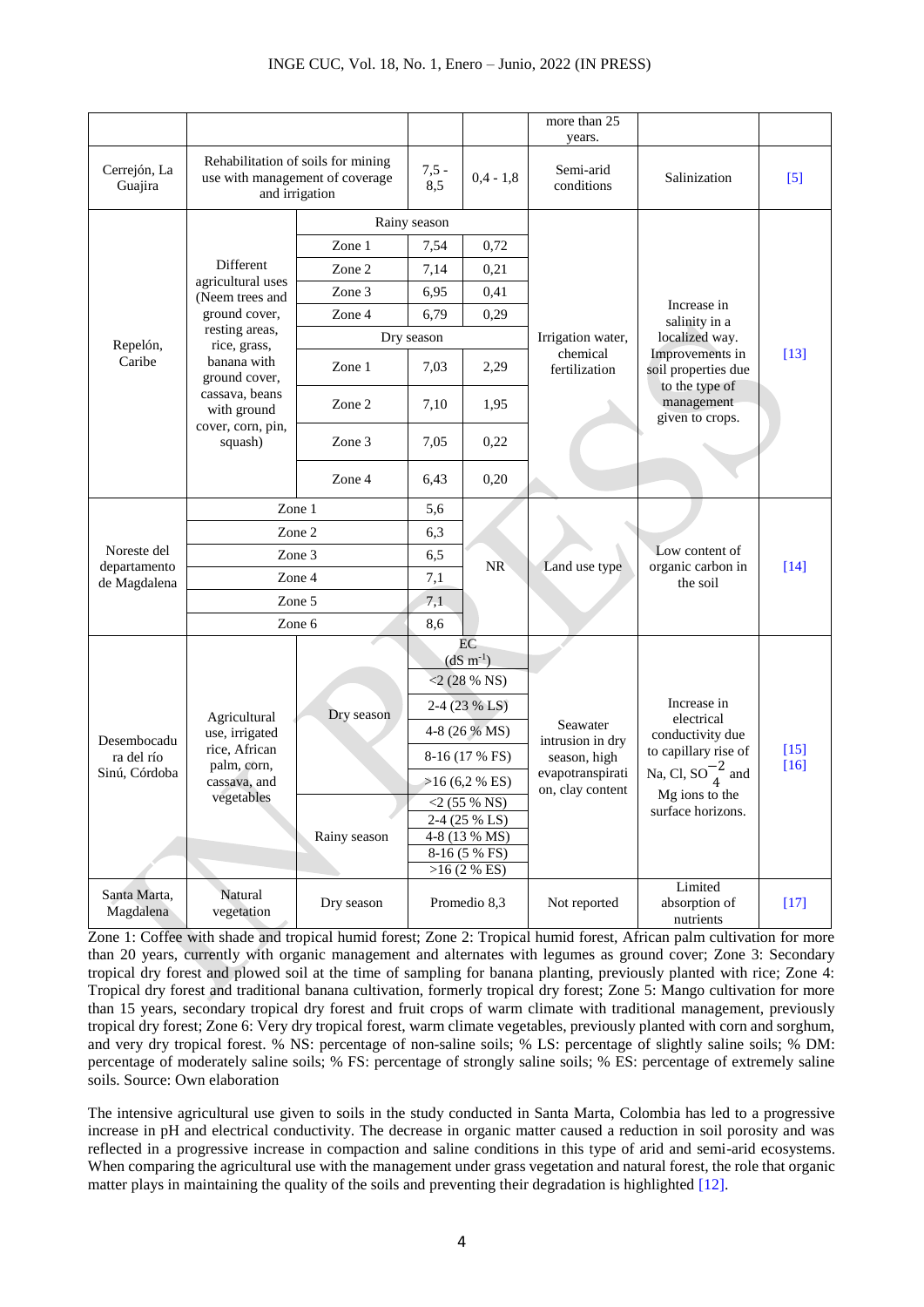At the Cerrejón mine in the department of La Guajira, Colombia, the presence of saline soils with pH values ranging from 7.5 to 8.5 and electrical conductivity between 0.4 and 1.8 dS / m was reported, the cause of which is associated with the semi-arid conditions typical of the area, which are accentuated by the lack of soil cover [5]. On the other hand, in the Repelón Irrigation District located in the department of Atlántico, the soils were naturally characterized as saline. However, in the cases where salinity was higher, it was attributed to the use of fertilizers and the poor quality of irrigation water in the area. Despite this, the soils cultivated with corn, guava, pin, rice, squash, yucca, and plantain, etc., had a low degree of affectation until now, which was associated with good management. Additionally, in areas with no agricultural activity, better physicochemical properties and greater natural fertility of the soils were observed [13].

In a more generalized study to the northeast of the department of Magdalena, mean pH values in cultivated soils of 6.9 and 7.1 for forests were found, being zone 1 (tropical humid forest and shade coffee) the one that presented the values lower pH, which was associated with the higher humidity, as well as the higher contribution of vegetation, have led to a decrease in soil pH. In zone 6, average pH values of 8.6 were observed for soils cultivated with vegetables from a warm climate and 8.7 for soils under very dry tropical forest. This was attributed to a high saturation of bases in the complex of change of the soils studied, with calcium (Ca) being the dominant cation that conditions numerous physicochemical processes typical of that area. Similarly, the low content of organic carbon had a marked effect on the pH of the soils in this region [14].

In soils of the delta of the river Sinú, department of Córdoba, it was evidenced that the salinity conditions of the soils vary depending on the time of year and the characteristics of the soils. In this regard, it was found that during the rainy period the areas of non-saline soils increased compared to the dry period, while the areas with strong and extremely saline soils decreased when compared to the dry period. The highest values of electrical conductivity were observed during the dry season coinciding with a greater intrusion of brackish waters to the continent due to the increase in tides, the reduction of the water flow of the Sinú River and a more intense potential evapotranspiration, exposing consequently, the maximum salinity values. An increase in electrical conductivity was also observed due to capillary ascent to the surface horizons, of the Na<sup>+</sup>, Cl, SO<sup>-2</sup> and Mg<sup>+2</sup> ions, which are mainly responsible for salinization [15]-[16].

In the experimental farm of the University of Magdalena, Santa Marta, pH values of the soils were found between slightly alkaline and alkaline, with a maximum of 9.7 (very alkaline), an extremely limiting situation for the adequate development of the crops. On the other hand, it was observed that soils with pH values close to neutrality presented higher organic matter contents. As a result of, these authors suggest increasing the levels of organic matter as a management strategy that allows to attenuate the negative effect of the salinity of the soils in this area [17].

According to the cases reviewed, the salinity of the soils is influenced by climatic conditions, with arid areas being those with the highest salinity, especially those near sea level, where the intrusion of seawater during the dry season, the rise in the water table and the high evapotranspiration accentuate the salinity problems. The especially practical crop management conditions such as the use of irrigation with poor quality water, chemical fertilization, the scarce use of plant covers and the low contents of organic matter in the soils influence an increase in the levels of salts in the soils.

There are various strategies for the recovery of soils affected by salts, among them the use of irrigation with good quality water, washing the soils, plant breeding, application of chemical amendments and organic fertilizers, nutritional improvements of crops, bacteria promoters of growth, mycorrhiza, coverage management, etc. Table 2 presents a compilation of international and national scientific studies with the different strategies that have been implemented in the recovery of saline soils.

| $N^{\circ}$                            | <b>Strategy type</b>                                                                                       | Country              | Type of work             | <b>References</b> |  |  |  |  |  |
|----------------------------------------|------------------------------------------------------------------------------------------------------------|----------------------|--------------------------|-------------------|--|--|--|--|--|
| Irrigation and coverage management     |                                                                                                            |                      |                          |                   |  |  |  |  |  |
|                                        | Optimization of irrigation and drainage, combination of<br>amendments, soil conditioners, waste management | México               | Review                   | [18]              |  |  |  |  |  |
| $\overline{c}$                         | Irrigation with treated sewage, sewage sludge.                                                             | <b>Brasil</b>        | Greenhouse<br>conditions | [19]              |  |  |  |  |  |
| 3                                      | Coverage management, irrigation                                                                            | Colombia             | Field conditions         | [5]               |  |  |  |  |  |
|                                        | Plant breeding and use of microorganisms                                                                   |                      |                          |                   |  |  |  |  |  |
| 4                                      | Plant breeding, molecular biology, growth promoting<br>bacteria, rhizospheric bacteria                     | Australia            | Review                   | [20]              |  |  |  |  |  |
| 5                                      | Growth promoting bacteria                                                                                  | India                | Review                   | [21]              |  |  |  |  |  |
| 6                                      | Halophilic bacteria                                                                                        | Colombia             | Greenhouse<br>conditions | [22]              |  |  |  |  |  |
| $\overline{7}$                         | Biofertilizers, gypsum, sulfur, biocompost, biopolymers,<br>electromagnetism, mycorrhiza                   | Colombia             | Greenhouse<br>conditions | [23]              |  |  |  |  |  |
| 8                                      | Selenium supplementation                                                                                   | <b>United States</b> | Laboratory conditions    | [24]              |  |  |  |  |  |
| <b>Chemical and organic amendments</b> |                                                                                                            |                      |                          |                   |  |  |  |  |  |
| 8                                      | Compost, vermicompost                                                                                      | México               | Field conditions         | [25]              |  |  |  |  |  |

**Table 2. International and national studies on the evaluation of strategies for the recovery of saline soils**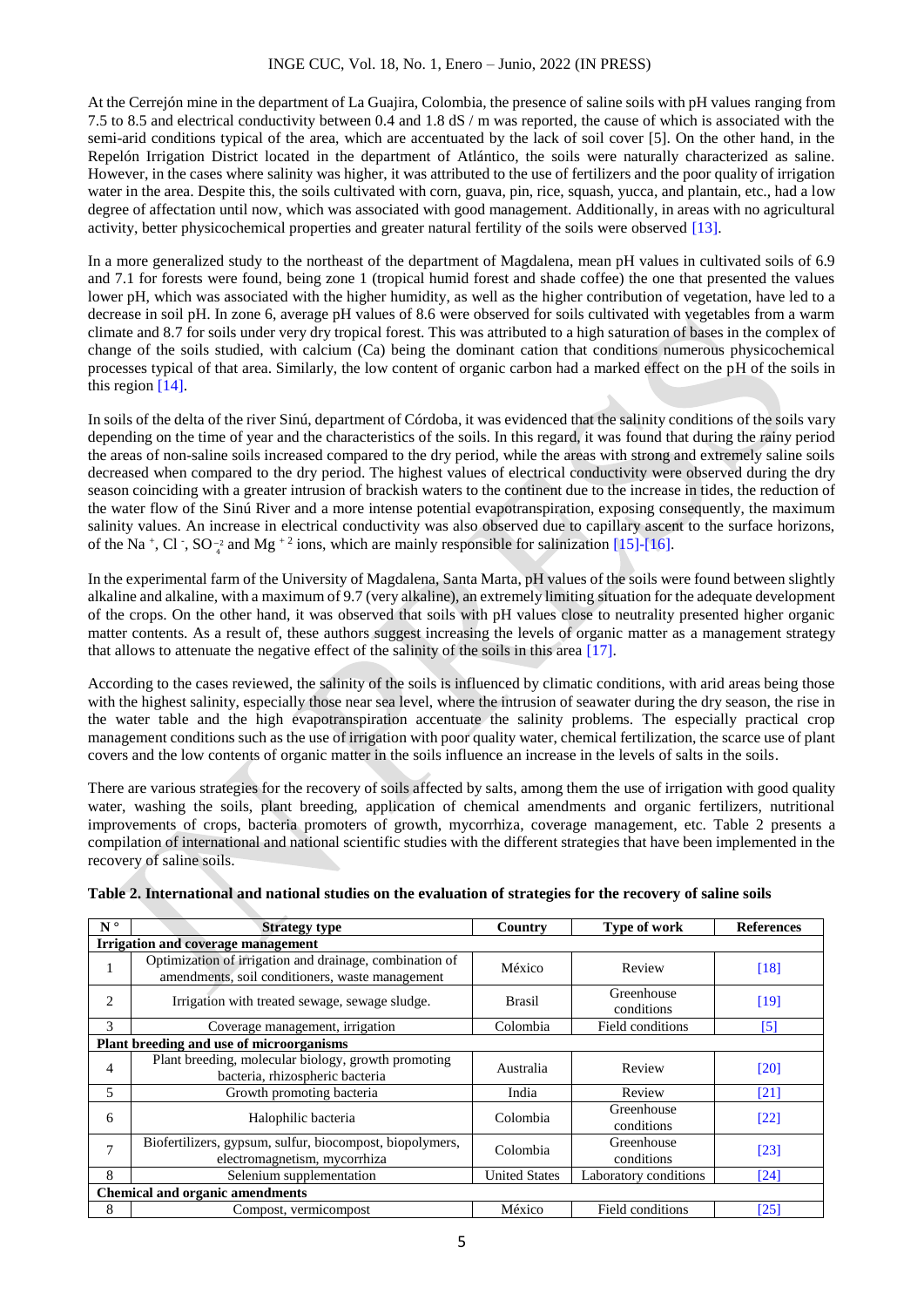| 9  | Compost, solid vermicompost, fresh lemongrass,<br>phosphogypsum                              | Venezuela     | Greenhouse<br>conditions           | [26]   |
|----|----------------------------------------------------------------------------------------------|---------------|------------------------------------|--------|
| 10 | Organic materials, plants, biochar                                                           | India         | Review                             | [27]   |
| 11 | Vermicompost                                                                                 | Venezuela     | Field conditions                   | [28]   |
| 12 | Bovine manure, gypsum, sulfuric acid, soil washing<br>under controlled conditions            | México        | Greenhouse<br>conditions           | [29]   |
| 13 | Organic amendments (effluent from washing pens and<br>urine and feces from confined animals) | Argentina     | Greenhouse and field<br>conditions | [30]   |
| 14 | Chemical amendments (Gypsum)                                                                 | <b>Túnez</b>  | Laboratory conditions              | $[31]$ |
| 15 | Forage species                                                                               | Colombia      | Review                             | $[32]$ |
| 16 | Compost, sewage sludge                                                                       | <b>Brasil</b> | Field conditions                   | [33]   |

Source: Own elaboration

When analyzing the recovery strategies for soils affected by salts presented in table 2, it can be highlighted that techniques such as optimization of irrigation and drainage, the combination of amendments, the use of conditioners and waste management can contribute to the reduction significant effect of soil salinity with the consequent increase in crop yield [18]. Additionally, it was found that the application of irrigation with water from treated wastewater plus the additional supply of water, decreased the exchangeable Na<sup>+</sup> content in the soil and increased Ca<sup>+2</sup>. According to these results, the continuous use of treated effluents together with organic fertilization with biosolids based on composted sewage sludge or mineral fertilizer can be used to meet the water and nutritional needs of crops without apparent risk of salinity or sodicity. provided that these materials do not contain high content of salts and / or sodium [19].

Other strategies for the use of saline soils rather than recovery that appear indicated in the literature and that it is valuable to show are plant breeding, molecular biology techniques and soil bacteria that promote plant growth. In this regard, it was found that the genetic improvement of plants for tolerance to saline conditions, together with the inoculation of soils with rhizospheric and growth-promoting bacteria are more promising techniques that would mitigate the adverse effects of soil salinity on crop productivity [20].

In an analysis of the impact of salinity on crop yields and the best recovery strategies it was found that the salinization of the soils was responsible for the reduction between 20% and 50% of the yields; noting that the problem may be further aggravated due to climate change. Therefore, the adoption of mitigation strategies to face such impacts, the efficient management of resources and the improvement of crops and livestock can bring favorable impacts, and, in this way, better results can be obtained to overcome salinity stress. In this sense, microorganisms of the rhizoplane, the rhizosphere, endophytic bacteria, and symbiotic fungi associated with plants can confer resistance to abiotic stress through a variety of mechanisms such as triggering the osmotic response, providing growth hormones and nutrients, acting as biological control agents and induction of new genes in plants [21].

In this context, the development of stress-tolerant crops through genetic engineering and plant breeding is essential, but it is a long and expensive process, while microbial inoculation to relieve stress in plants could be a more profitable ecological option. that could be available in a shorter period. For example, the isolation of moderately halophilic bacteria with high potential for the capture and mobilization of sodium in cultivated soils has shown a decrease in the electrical conductivity of soils, going from moderate salinity to very light salinity, together with tomato plants that grew in the soils inoculated with this type of bacteria showed improvements in growth compared to the control without inoculation [22].

It was also found that the use of microorganisms, especially those of the genus *Thiobacillus*, generated a positive response in the plant due to its role in the oxidation of sulfur from its elemental form to sulfuric acid. It was similarly evidenced that the use of mycorrhizae and other rhizosphere mutualists such as *Rhizobium* and *Azospirillum* represent a very promising microbiological element in the recovery of saline soils, especially because these fungi help in the establishment and growth of plants in saline soil conditions. In addition, they protect the roots against diseases [23].

Other strategies found in the literature is the supply of Selenium (Se) to plants for the management of tolerance to saline stress conditions. However, the results were not very encouraging because the protection and transformation mechanisms of Se in plants are not yet clear, in addition to the fact that most of the experiments have been carried out under hydroponic conditions, which could be overestimating the absorption and  $Na$ <sup>+</sup> translocation within the plant. The experiments that have been carried out in soils have been short-term, raising questions about the potential of Se to remediate soils affected by salts in the long term. Therefore, well-planned, comprehensive, and long-term field experiments are needed to verify the productivity and economic feasibility of Se-based improvements of saline soils, in addition to considering the high cost of Se-based fertilizers [24].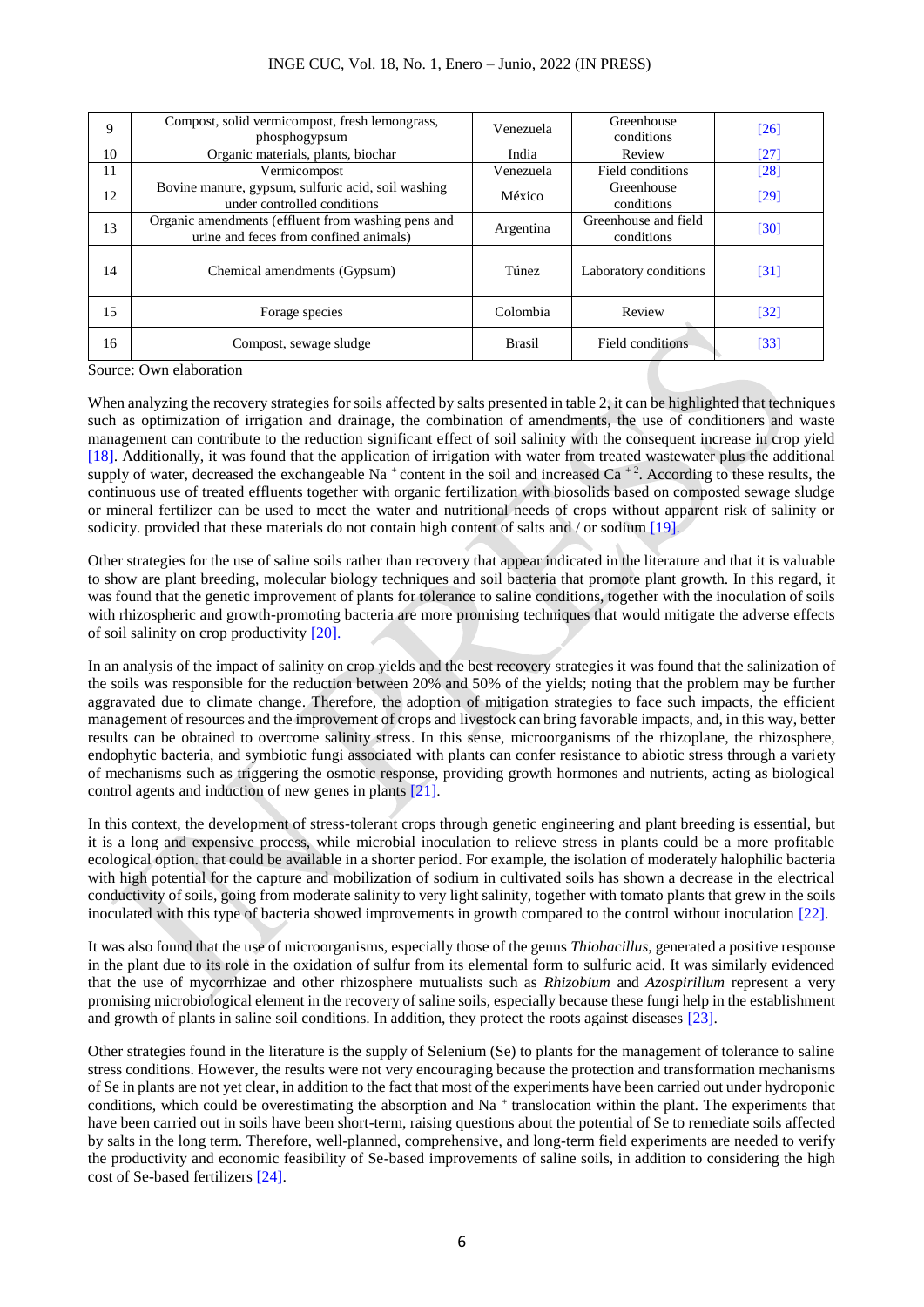The use of organic amendments, especially compost, vermicompost and biofertilizers, have been the most frequently and successfully implemented strategies. In a study developed in the municipality of Munitepec de Madero in Tlahuelilpan under experimental field conditions, it was found that the application of organic amendments favored the recovery of saline-sodium soils. By using compost and vermicompost as organic amendments, a greater stability of the colloidal suspensions was achieved than in the initial soils, the electrical conductivity (EC) decreased, and it was possible to corroborate an inverse correlation with respect to the variation of pH and EC [25]. In another study carried out under controlled greenhouse conditions, it was found that the use of phosphogypsum was not effective, while the application of vermicompost at 1.5% was highly effective [26].

Given concerns about the continued global expansion of salt-affected lands and the focus on carbon sequestration (C) processes, a review was found that evaluated current knowledge about salt-affected soils and their remediation with organic materials and plants. According to what the authors point out, there are important gaps in knowledge that limit the current understanding of the rehabilitation of soils affected by salts with organic amendments, especially biochar and the associated carbon dynamics [27].

Similar results were reported in an agricultural area under arid conditions in a saline-sodium soil in the Miranda municipality, Falcón state, Venezuela, in which the use of vermicompost made with Californian red worm (*Eisenia foetida* Sav.) proved to be a good strategy. for the integral recovery of saline-sodium soils in the study region since the electrical conductivity, pH, and the percentage of exchangeable sodium in the soils significantly decreased [28].

In the irrigation district 086, Jiménez, Tamaulipas, Mexico, a work was carried out to rehabilitate saline-sodium soils through the application of amendments such as bovine manure, gypsum, sulfuric acid and washing of potted soils under controlled conditions. It was found that washing with water of low saline concentration reduced salinity and sodium to satisfactory levels for conventional crops, with and without the application of bovine manure, gypsum, and sulfuric acid. The use of soil improvers was unnecessary, so they conclude that the rehabilitation of said saline-sodium soils could only be achieved with the application of washing, even if the change in soil pH is small [29].

In a greenhouse experiment developed in the northwestern region of the Arenosa Pampa, Argentina, a study was carried out in which different strategies for the recovery of soils affected by excess salts were evaluated. In accordance with the experiences obtained, these authors recommend preserving the surface vegetation cover, especially the native species typical of saline habitats adapted to these conditions, and they also suggest incorporating inter-seeding or direct seeding practices of perennial forage species tolerant to saline-sodium conditions. of the soils, combined in turn, with the addition of organic fertilizers that can be incorporated with the hoof of the animals to improve the physical and chemical conditions of the soil [30].

It has been shown that the use of organic materials promotes the increase of the saturated hydraulic conductivity of the soil due to the increase of macroporosity, this in turn, allows the removal of sodium from the exchange complex. In this regard, in a study carried out in a loamy-silty soil affected by salts in Sebkha Solimán (northeast of Tunisia), the effect of compost and sewage sludge was evaluated, and a positive effect was found on the physical properties, chemical and biological activity of the soil. The organic amendments improved the biological quality of the soil, while with the use of sewage sludge the effect was less beneficial, possibly attributed to the increase in salinity or the presence of trace elements. [31]. In a documentary review on the methods of restoration of saline soils, with influence in the Usochicamocha irrigation district, department of Boyacá, Colombia, it was possible to identify that phytoremediation with halophyte species was the least expensive, most efficient strategy (with removal efficiencies of salts of 80% and 90%) and more environmentally sustainable, but it is the one that requires the most time since it depends on the life cycle of the chosen halophyte species, the quality of the seed, the sowing and harvesting cycles to guarantee the removal at low levels of salinity and electrical conductivity. Regarding the use of chemical and organic amendments, it was found that the removal efficiency with amendments such as the mixture between calcium sulfate and fresh or composted organic waste and vermicompost, ranged between 75% and 90%. The impact with this last strategy was positive and was evidenced in the improvement of the physicochemical properties of the soil, its structure flocculated by calcium, the decrease in sodium in the exchange complex, increase in permeability, improvement in drainage, infiltration. and hydraulic conductivity, water availability, decrease in osmotic pressure, rhizosphere development and increase in native microbial populations; all of which translates into increased soil productivity [32].

Knowledge about the application of biochar in soils affected by salts is scarce and, to date, most studies have evaluated the use of biochar only in soils not affected by salts. In this sense, the use of biochar should be taken with caution due to its effect of increasing the pH of the soil. This was evidenced in a study in which it was found that the application of biochar led to an increase in the electrical conductivity of the saturation stratum (ECse), the pH, the concentrations of Na and K, in the Sodium Absorption Ratio (SAR) and in the Exchangeable Sodium Percentage (ESP), especially in the first 10 cm of soil. Even though some studies have found decreases in pH values, salt concentration and sodium, in this and other studies the results have been totally contrary and not very consistent. Such differences have been attributed to factors such as the great variation in the composition of the raw material used to produce and the diversity of soils used in the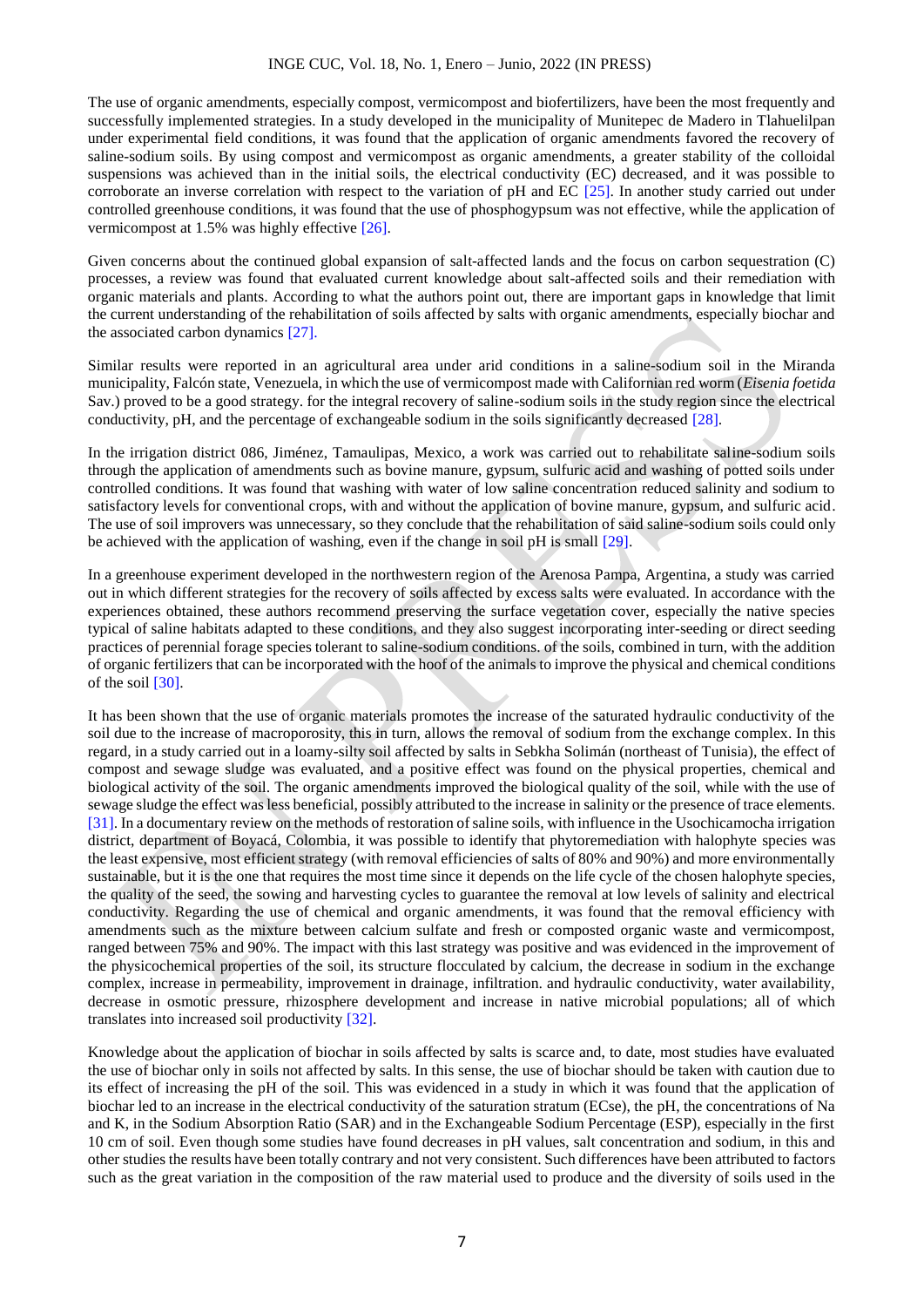different studies. In addition, more long-term field experiments are needed to verify the results obtained under controlled conditions [33].

## **Comparison of the different recovery strategies for saline soils based on environmental parameters**

According to the articles consulted, it was found that the strategy that has been most studied in the recovery of saline soils is irrigation with waste and non-wastewater, either through literature review or through field and greenhouse trials. Secondly, regarding the works consulted, it was the application of vermicompost, compost and gypsum in field and / or greenhouse experiments and, on the other hand, the use of forage plant species was found as a strategy for evaluating adapted plants. to saline soil conditions. Third, the use of growth-promoting bacteria and rhizospheric bacteria was found, whose use has focused on improving cultivation conditions so that plants can better adapt and tolerate saline stress conditions (figure 1).





Source: Own elaboration

Of the strategies reported in the literature, the most successful in terms of salt removal corresponds to plant breeding, however, as expressed in the analysis, its implementation is more expensive and requires more time to obtain results. Soil washing is a viable alternative if good quality water is available because in the worst case it could worsen the soil salinity problem. The use of biochar as a strategy to desalinate soils has been little studied and the results obtained have not been satisfactory.

Chemical amendments such as gypsum, sulfuric acid was not successful especially when compared with organic amendments (compost, vermicompost and biofertilizers), which were the most successful because they improved the physical, chemical, and biological conditions of the soils and provided nutrients to the plants. The use of microorganisms in the soil such as bacteria and fungi provided the plants with better conditions to cope with saline stress. Regarding the use of residual sludge, the analyzed works indicate that it can be an excellent alternative if it is do not contain high contents of heavy metals.

Figure 2 shows that of the 17 articles consulted, six of them were works carried out at the greenhouse level, five were carried out under field conditions, four correspond to literature reviews from years prior to 2010 and two studies were carried out at laboratory level.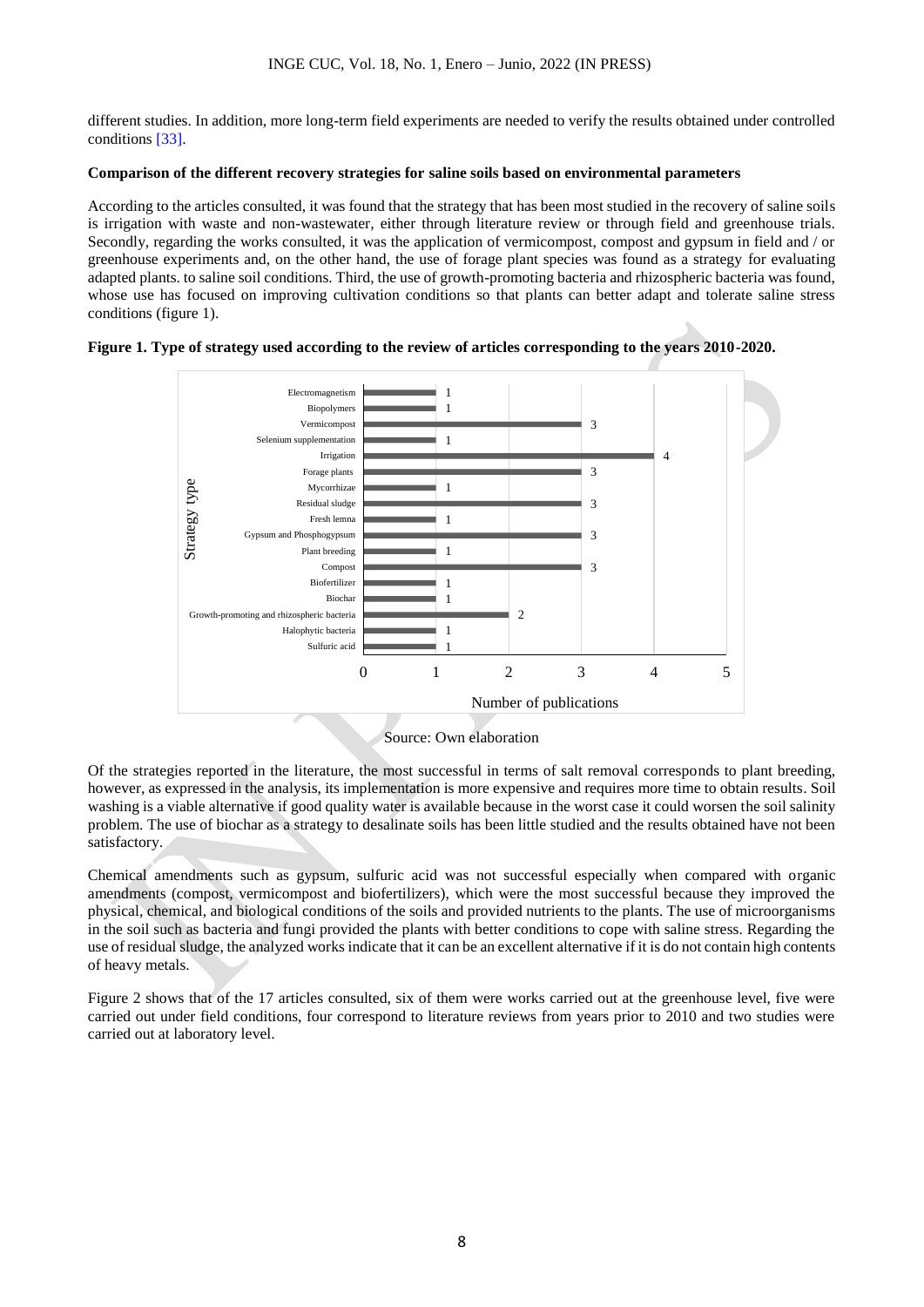



The largest number of articles found in terms of strategies used in saline soils was in Colombia with four works, three of them experimental and a literature review presented as a master's thesis in which works from years prior to 2010 are analyzed. It is followed by Mexico in number of articles reported and in third place was Venezuela, India, and Brazil (figure 3). It is important to note that these articles consulted correspond to a 2010-2020 window. Before 2010, more articles were found, but they were not considered in this review.





## **CONCLUSIONS**

Not much literature published at the national level was found that evidence the problem of salinization in coastal soils and the productivity of crops, so it is necessary to develop more studies in this area.

The main sources of salinization reported in coastal soils were the use of irrigation waters with a high content of salts, high levels of natural salinity in the Magdalena area, scarce vegetation cover, low content of organic matter in the soil and the use of fertilizers.

Phytoremediation was the most successful strategy followed by the application of organic soil amendments while the application of gypsum was less successful.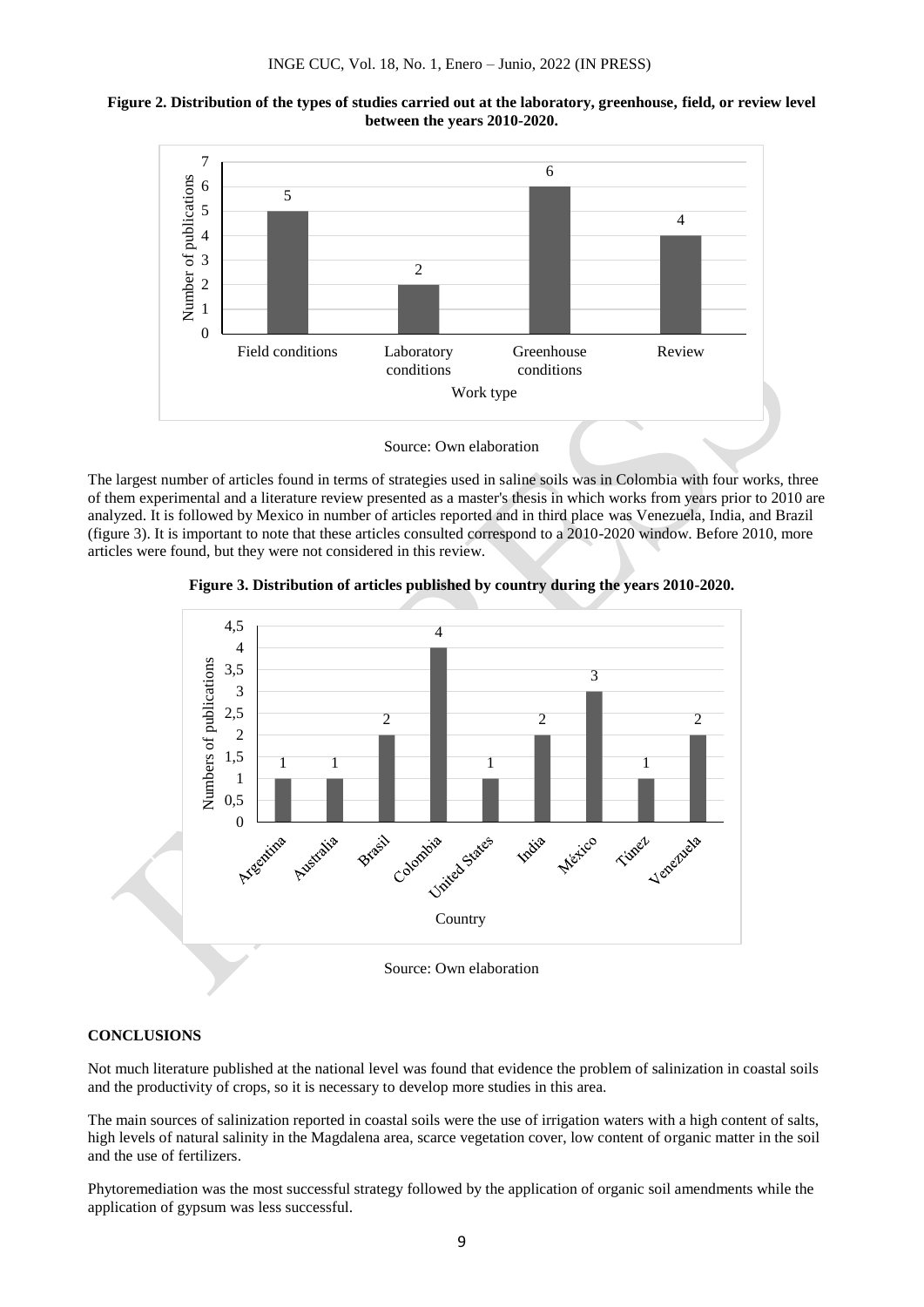Few studies have been implemented for the recovery of saline soils in the Magdalena area.

#### **RECOMMENDATIONS**

More research is required to address the problem of soil salinization in coastal agricultural areas of the Magdalena department, since the information available at the national level is very scarce.

It is necessary to monitor the salinization levels of coastal soils due to its effect on the agricultural productivity of the department.

It is recommended to continue delving into the strategies that have been proven to be the most successful and that can also be implemented by farmers due to their low cost and easy implementation.

#### **BIBLIOGRAPHIC REFERENCES**

[1]. IDEAM. Mapa nacional de degradación de suelos por salinización. 35 pp. 2017.

[2]. L. Marriaga, Caracterización físico-biótica del litoral del departamento del Magdalena. Pp. 67-96. En: DIMARCIOH. 2009. Caracterización físico-biótica del litoral Caribe colombiano. Tomo I. Dirección General Marítima-Centro de Investigaciones Oceanográficas e Hidrográficas. Ed. DIMAR, Serie Publicaciones Especiales CIOH Vol. 1. Cartagena de Indias, Colombia. 154 pp. 2009.

[3]. FAO y ADR. Plan Integral de Desarrollo Agropecuario y Rural con Enfoque Territorial. Departamento del Magdalena. Organización de las Naciones Unidas para la Alimentación y la Agricultura Agencia de Desarrollo Rural. 202 pp. 2019.

[4]. G.M. Rodríguez. Perfil ambiental de la Región Caribe colombiana. *Economía & Región*, 7(2): 193-220. 2019. Recuperado a partir de<https://revistas.utb.edu.co/index.php/economiayregion/article/view/56>

[5]. R.E. Moscote, y M.M.L. Castellanos. Caracterización de propiedades edáficas en una cronosecuencia de rehabilitación de tierras, en la mina Cerrejón, La Guajira, Colombia. *Revista U.D.C.A Actualidad & Divulgación Científica* 21 (2): 607 – 616. 2018*.* https://doi.org/10.31910/rudca.v21.n2.2018.978

[6]. H. Farooq, M.A. Bashir, A. Khalofah, K.A. Khan, M. Ramzan, A. Hussain, L. Wu, L. Simunek, I. Aziz, M.S Samdani, S.M. Alghanem, H.A. Alhaithloul, M. McGiffen, Z. Ahmad. Interactive effects of saline water irrigation and nitrogen fertilization on tomato growth and yield. *Fresenius Environmental Bulletin*. 30(04): 3557-3564. 2021.

[7]. S.A. Shahid, M. Zaman, L. Heng. Introduction to Soil Salinity, Sodicity and Diagnostics Techniques. In: Guideline for Salinity Assessment, Mitigation and Adaptation Using Nuclear and Related Techniques. Springer, Cham. 2018. [https://doi.org/10.1007/978-3-319-96190-3\\_1](https://doi.org/10.1007/978-3-319-96190-3_1)

[8]. P.C. Sharma y A. Singh. Overview of salinity management in agriculture with emphasis on India. In: Quality seed production, processing and certification of selected field and vegetable crops in salt affected areas. Training Manual, ICAR-CSSRI, Karnal, India. p. 1-7. 2016.

[9]. A. Echeverri-Sánchez, C. Facundo, P. Angulo y N. Urrutia. A methodological approach for assessing soil salinity hazard in irrigated areas. Case Study: The RUT Irrigation District, Colombia. *Revista Ingenierías Universidad de Medellín.* 15(29):13-26. 2016. DOI: 10.22395/rium.v15n29a1

[10]. V.N.L. Wong, R.S.B. Greene, R.C. Dalal, B.W. Murphy. Soil carbon dynamics in saline and sodic soils: a review. *Soil Use Management*. 26:2-11. 2010.

[11]. S.V. Saakyan. Innovative methods and technologies for amelioration of salt-affected soils and agroforestry practices in marginal landscapes. Chapter 5. In: Handbook for saline soil management Editors: R. Vargas, E.I. Pankova, S.A. Balyuk, P.V. Krasilnikov and G.M. Khasankhanova. Published by the Food and Agriculture Organization of the United Nations and Lomonosov Moscow State University. 144 pp. 2018.

[12]. S. Aguirre, V. Piraneque, J. Vásquez. Características edáficas y su relación con usos del suelo en Santa Marta, Colombia. Entramado. 14 (1). 2018.<http://dx.doi.org/10.18041/entramado.2018v14n1.27141>

[13]. A. Garrido, M.M. Licona. Caracterización fisicoquímica de los suelos agrícolas del distrito de riego del municipio de Repelón, Atlántico. Universidad de la Costa (CUC). Departamento de Ingeniería Civil y Ambiental: Trabajo de grado para optar al título de Ingeniero Ambiental. Redicuc. 2017.<http://hdl.handle.net/11323/339>